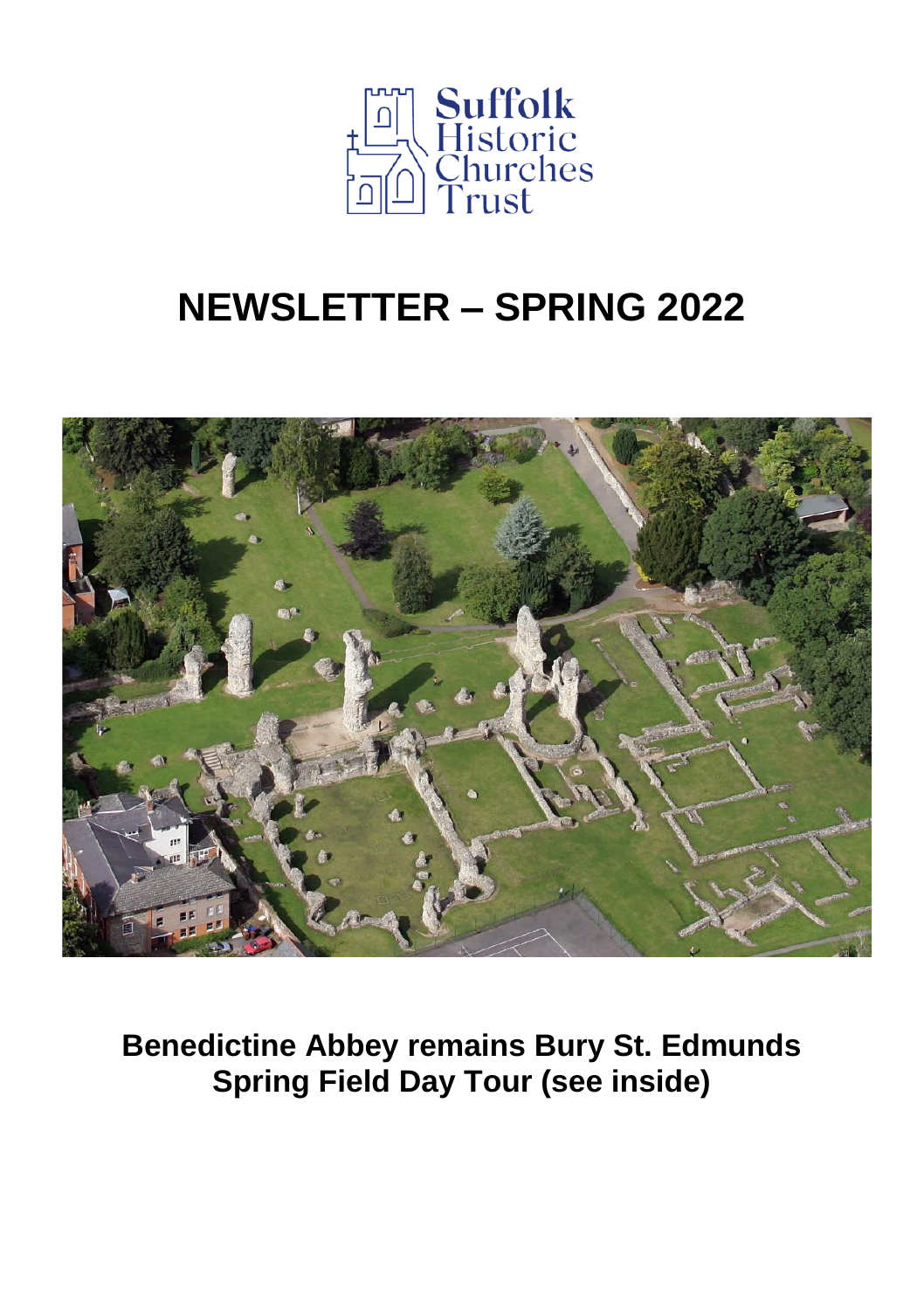## **Suffolk Historic Churches Trust**

Registered Charity No. 267047

Brinkleys, Hall Street, Long Melford, Suffolk CO10 9JR<br>1787 883884 email: shct@btconnect.com Website: ww Telephone: 01787 883884 email: shct@btconnect.com Website: www.shct.org.uk

**Chairman of Trustees** Geoffrey Probert DL<br>Vice Patrons **CO** The Bishop of St Edu

Christina van Melzen Tony Redman Tony Redman

**Patron Clare Countess of Euston, Lord-Lieutenant of Suffolk President** Diana Hunt DL **Vice Patrons** The Bishop of St Edmundsbury and Ipswich The Bishop of East Anglia The Moderator of Churches Together in Suffolk

**Vice Presidents Trustees Grants Committee** Alan Barker Edward Bland John Devaux *Chair*  Ray Bedwell **Ray Bedwell** The Hon Charles Boscawen Adrian August *Sec*<br>
Kit Bird The Revd John Cox Vohn Devaux DL<br>
David Gould David Could Bird Helen Cresswell The Hon Jill Ganzoni DL David Gould Helen Cresswell Lady Julia Henniker **David King Sarah Green**<br>Clive Paine **David King Stripe Stries Stripe Stripe Stripe Stripe Stripe Stripe Stripe Stripe Stripe Stripe Str** Mary Luxmoore-Styles Robert Rous DL Jamie Norman Diana Hunt DL Nicholas Pearson OBE David King<br>Tony Redman<br>Tony Redman Robert Williams **Simon Ronan Christopher Spicer** Christopher Spicer<br>
Mary Wolton **State Celia** Stephens **Celia** Stephens **Christopher Spicer School Simon Tennent<br>Celia Stephens School School Matthew Thomas Celia Stephens** 

Celia Stephens<br>Simon Tennent Edmund Harris Chairman of Trustees

### **Officers**

**Hon Ride and Stride Treasurer** David Gould David Gould

7 Karen Close, Ipswich, Suffolk IP1 4LP

# **Hon Education Officers**

**Hon Secretary** Jill Taylor

### **Hon Treasurer Finance Committee**

David King Nicholas Pearson OBE Chairman Edward Bland<br>The Hon Charles Boscawen

David King

Diana Hunt DL **Ride and Stride Committee** Celia Stephens Simon Ronan *Chairman* David Gould *Treasurer* **Hon Publicity Officer** James Hall *Diocesan Representative* Rachel Sloane Rachel Sloane *Publicity*

**As always, this Newsletter is also available on the Trust website under the "Latest Newsletters" tab**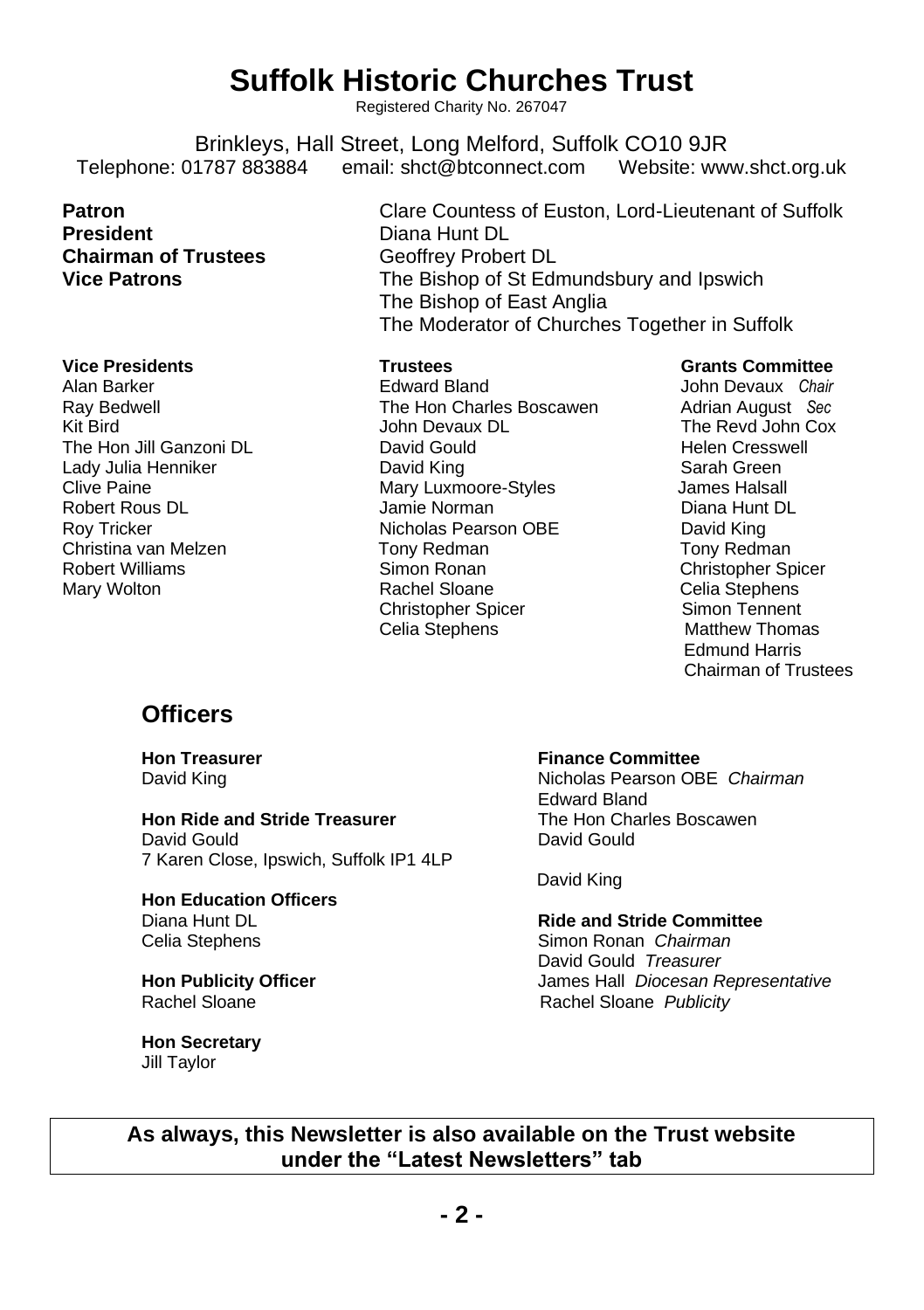### **CHAIRMAN'S MESSAGE**

I write this piece at a time of great dislocation & uncertainty - by now we had hoped covid would be far behind us & the fall out from Brexit settling. But both persist and are now joined by energy price hikes, the baleful reawakening of inflation and war in the east of Europe. For our church buildings all that adds up to higher works costs, fewer builders & in many cases congregations still impacted after the protracted church closures and falling church plate. So the work of the Suffolk Historic Churches Trust remains ever more important.

The last time I wrote in the Autumn was on the eve of our September  $11<sup>th</sup>$  annual fundraiser. Each year we fret that the days of the Bike Ride are passing, but 2021 saw us for the second year break all records. The combination of Ride & Stride, the sister Pedal & Drive vintage & classic car event and Gift Aid for the first time topped £200,000. So a huge thank you to all involved in this stupendous achievement. On top of that we received a couple of very generous legacies in 2021 adding over £65,000 to our funds.

Now we look forward to a period of celebration. This very week saw Her Majesty the Queen celebrate her 96<sup>th</sup> birthday and Suffolk intend to celebrate her 70th Platinum Jubilee in style through the Festival of Suffolk. Let's all redouble our efforts to make September  $10<sup>th</sup>$  2022 a right royal fundraiser. You will also have heard I hope that the Trustees have voted an extra £70,000 for a special Jubilee Grants fund this year (see inside).

And for us the celebrations continue next year as 2023 is the 50th Anniversary of the founding of the Suffolk Historic Churches Trust. Your Trustees are plotting a number of ways to make it a very special year. Of which more in our next **Newsletter** 

Last a request. In 2000 we received a very generous block grant from the national All Churches Trust (recently re-named Benefact Trust) to help fund the installation of roof alarms on the remaining unprotected churches. Lead theft has emphatically not gone away and we had a recent case in Suffolk of even a porch being stripped. Our records are far from complete on which church has how much lead so if you know of an unprotected church roof large or small do please encourage the Churchwardens to apply for our Alarm II scheme (see our SHCT Website). Last applications have to be in by end July 2022 when we have to hand any residual funds back, so time is of the essence.

### **Geoffrey Probert**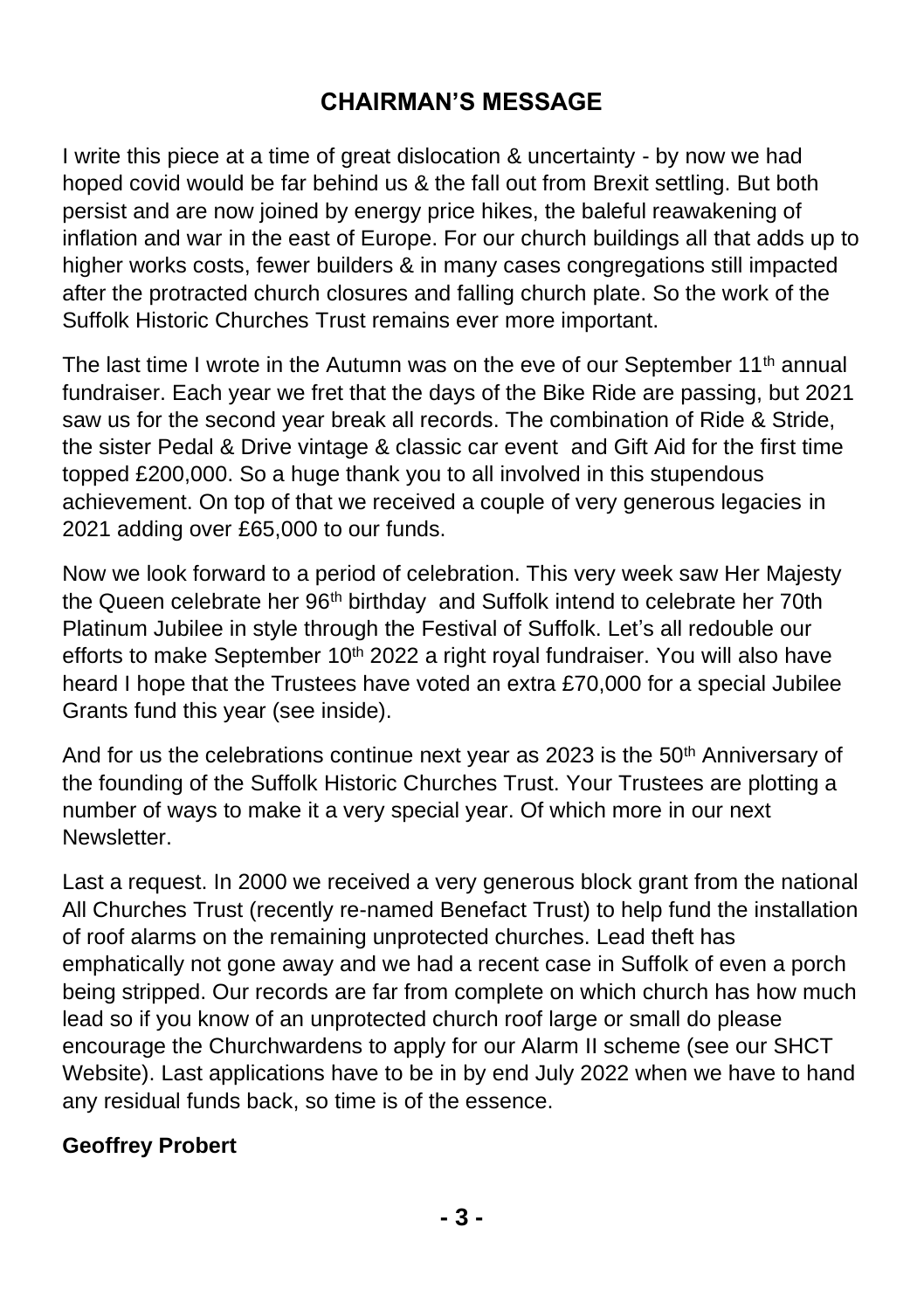

### **GRANTS COMMITTEE NEWS JUBILEE GRANTS**

Suffolk Historic Churches Trust supports churches and places of worship of all denominations in Suffolk with grants to enable them to maintain the fabric of the building. Over the years the limitation of resources has restricted the nature and number of projects which the Trust has been able to support. On 15th March 2022 the Trust announced that it will be awarding an extra series of grants in 2022-23 in honour of HM the Queen's Platinum Jubilee. The total value of the Jubilee Grants will be £70,000, an additional sum made available to the Grants Committee for this purpose.

In order that as many communities as possible will benefit individual grants will generally not exceed £5,000. It is hoped that applications will come from places of worship of all denominations from across the county. The work that will be considered will not include projects which come within the Trust's normal grant giving. Accordingly, a separate Jubilee Grant application form has been prepared and is available on the Trust's website.

The Trust encourages the making of original proposals for projects which will benefit congregations and the wider community and be a fitting tribute to Her Majesty's long reign. Examples of projects which may be considered include clocks, monuments, paintings, textiles, books, organs, stained glass and wooden objects. Specific examples given in the press release are: the painting in St Mary, Worlingworth celebrating the great feast in 1810 for King George III's Golden Jubilee. The painting was later paired with a painting by John Reay of the 2002 Worlingworth Jubilee Feast. The hour strike and quarter chimes added to the church clock in St Peter & St Paul, Lavenham celebrating Queen Victoria's Golden Jubilee in 1887; and a stained glass window in All Saints, Honington celebrating HM the Queen's Golden Jubilee.

For all the details about Jubilee Grants visit the SHCT website.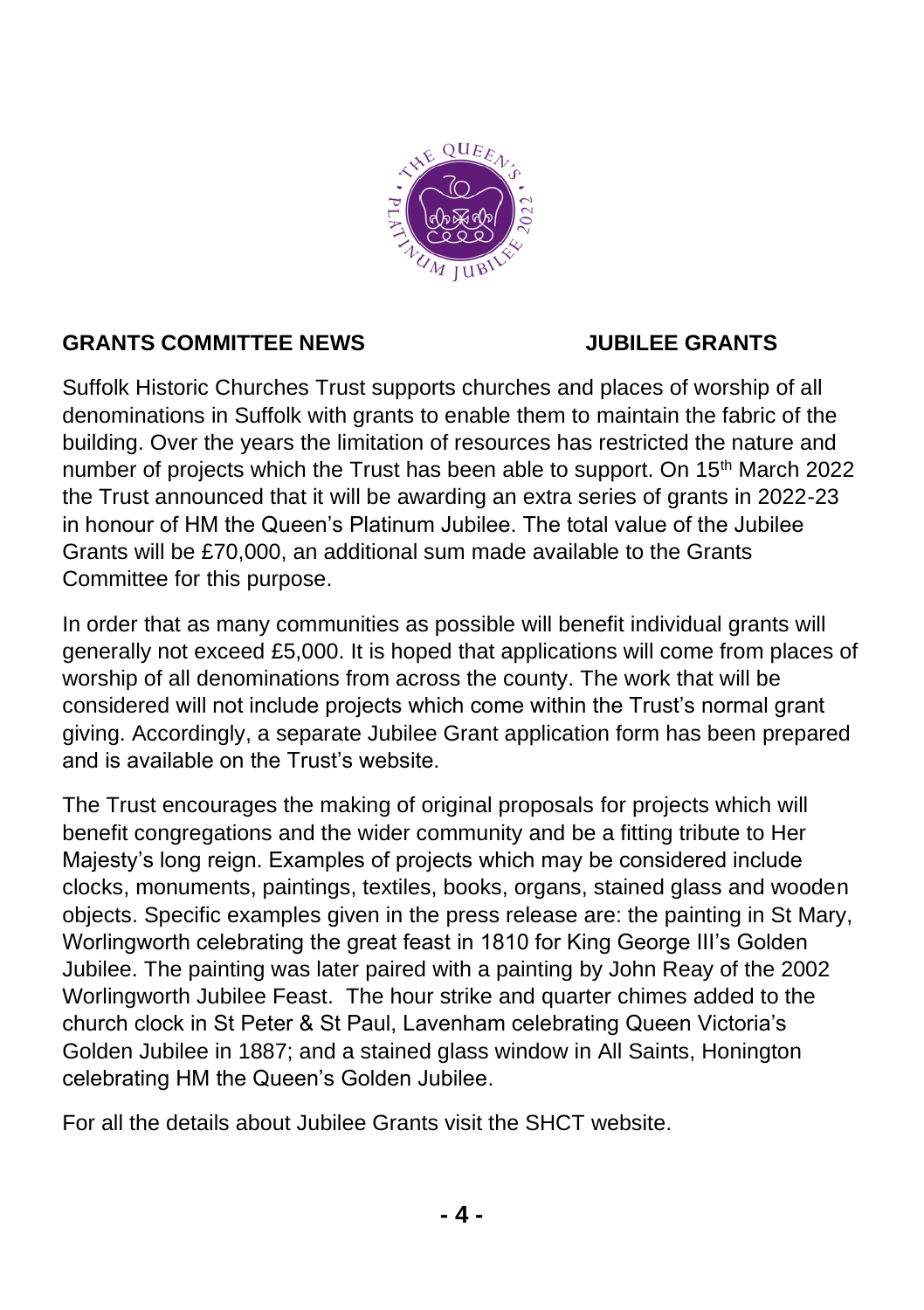### **Main Grants 2021-22**

The Grant Committee's quarterly budget was raised to £35,000 in April 2021. During the financial year 2021-22 thirty six grants totalling £127,500 were awarded : thirteen in April 2021; ten in July; ten in October; three in January 2022. Twenty six grants were in relation to repair work (category A), seven were in relation to re-ordering (B), and three were in relation to the provision of modern facilities (C).

In the Autumn 2021 Newsletter I commented that having seen fewer applications, particularly in April and October 2020, numbers had started to pick up again in January 2021. This trend continued during 2021 but has now gone into reverse with only three applications considered in January and three to be considered at the Committee's meeting in April.

### **John Devaux, Chairman Grants Committee**



2002 Worlingworth Jubilee Feast by John Reay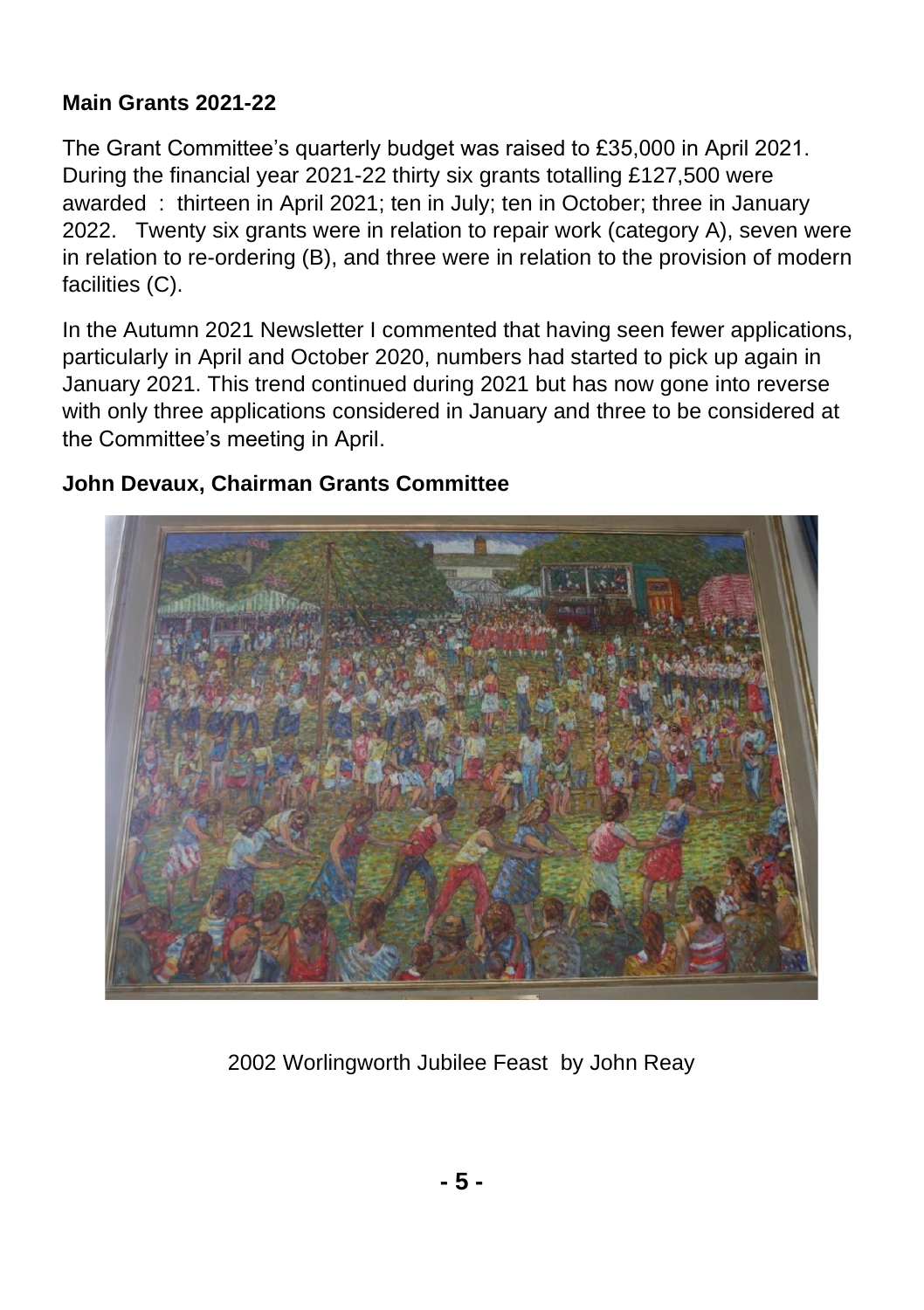# **Spring Field Day Saturday 21st May 2022 Bury St. Edmunds**

### **Tour of: Abbey Ruins with Dr. Richard Hoggett FSA MCIfA Followed by Visit to St. Mary's Church with Clive Paine**

The site of the Abbey of St Edmund has been a significant place on the regional, national and international stage since the 10th century and its story is intimately bound up with those of the royal martyr Edmund and the wider town of Bury St Edmunds. The year 2020 witnessed the millennial anniversary of the formal foundation of the abbey in AD 1020 and, following delays caused by Covid-19, this milestone is being celebrated during a series of events being held in and around Bury during the coming months. During this visit we will walk the ruins of the abbey with heritage consultant Dr Richard Hoggett, who has studied the abbey extensively, and explore why the site deserves its position as one of Suffolk's most important historic sites.

We are invited to St. Mary's Church to have our packed lunches. Tea and coffee will be available and there are WC facilities. After lunch Clive Paine would like to welcome us to his home church with an introduction to its history and the significance of its place adjacent to the Abbey precincts There will be time for us to explore the building and Clive will be on hand to answer any questions.

We will meet at the Abbey Gate ready to start promptly at 10.30 and suggest the Ram Meadow Car Park.

Numbers are limited so early booking is advised using the enclosed reply slip Please send with a cheque for £10 per person to the SHCT Office SHCT, Brinkleys, Hall Street, Long Melford CO10 9JR.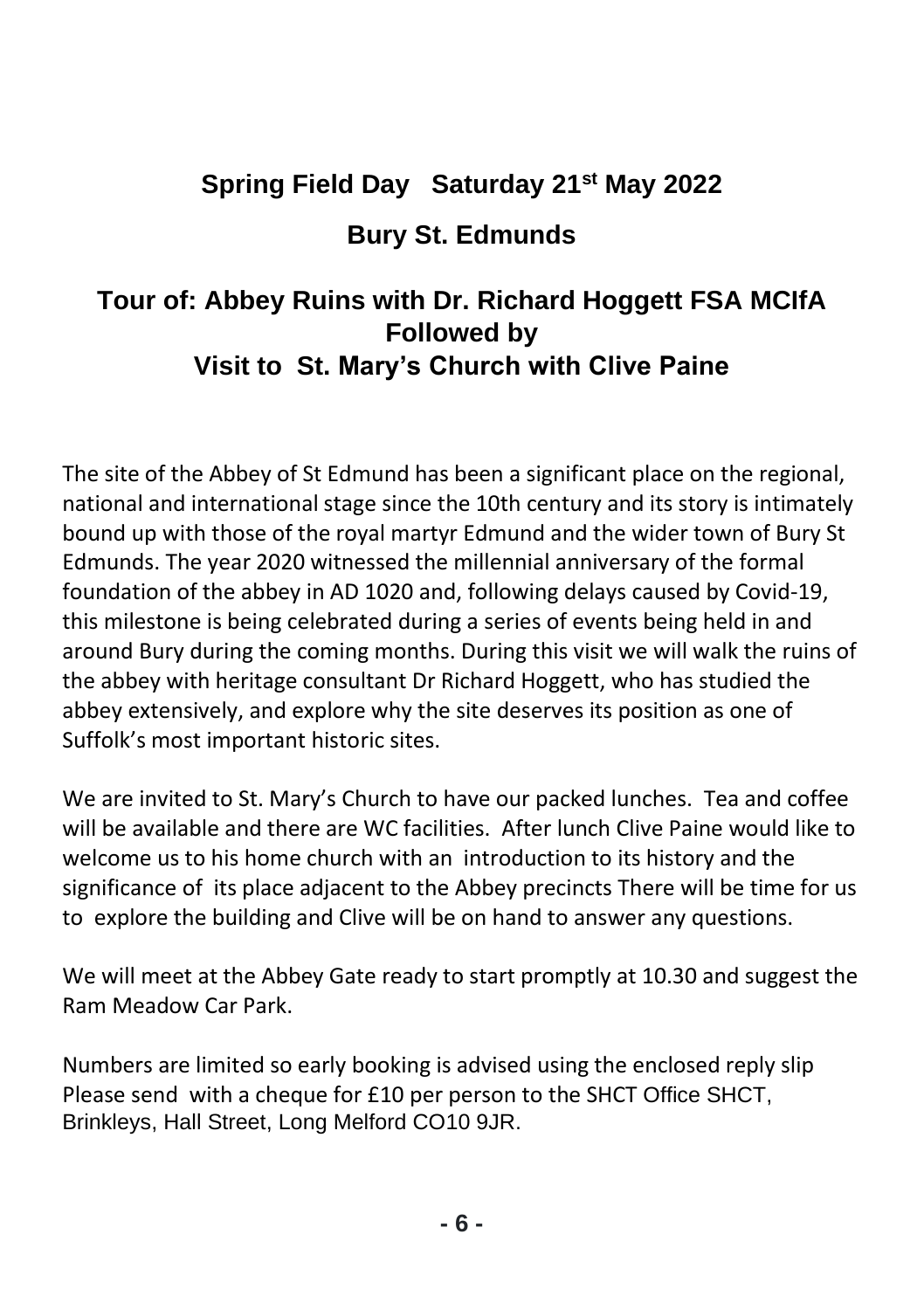# **Music and Lunch at Ixworth Abbey to celebrate the life of the late Joy Rowe Saturday 25th June 2022, 12 noon**

Do help us to celebrate the life and work of the late Joy Rowe and join us for lunch in the gardens of her family home, Ixworth Abbey, on Saturday  $25<sup>th</sup>$  June at 12 noon.

After the restrictions of the last two years we think it would be liberating to meet friends and, while enjoying a meal, have the opportunity to share memories of Joy's long life. Musical interludes will be provided by cellist Yalda Davis (daughter of the late Sir Colin Davis), French horn player Kay Dawson and friends, and the Blackbourne Singers. Joy and her husband, Alan, were keen musicians and the music to be played will be music of which they were especially fond, including a selection of Mozart's horn concertos.

Joy and Alan acquired Ixworth Abbey in 1962 and started a restoration project which is still continuing under the guidance of their eldest son, John, and his wife Judith, who along with members of Joy's family will be our hosts on the  $25<sup>th</sup>$  June. Although the house has been known as Ixworth Abbey since the Reformation, it was in fact a Priory and has an intriguing history; the buildings comprise some of the original 12<sup>th</sup> century house with many additions during the following centuries.

John has kindly offered to lead a tour of the house for a group of up to 25 people. Those wishing to join the tour must apply for a 'House Tour' ticket **in addition to** a 'Music and Lunch' ticket.

Joy Rowe was involved with the work of SHCT for many years and always strove to uphold and promote its aims. She is greatly missed and will be remembered for her wise counsel on the Grants Committee and her inspiring Field and Study days.

You are encouraged to bring friends and, as numbers will be strictly limited, you must apply for tickets **(see enclosed reply slip**) to our office at SHCT, Brinkleys, Hall Street, Long Melford CO10 9JR.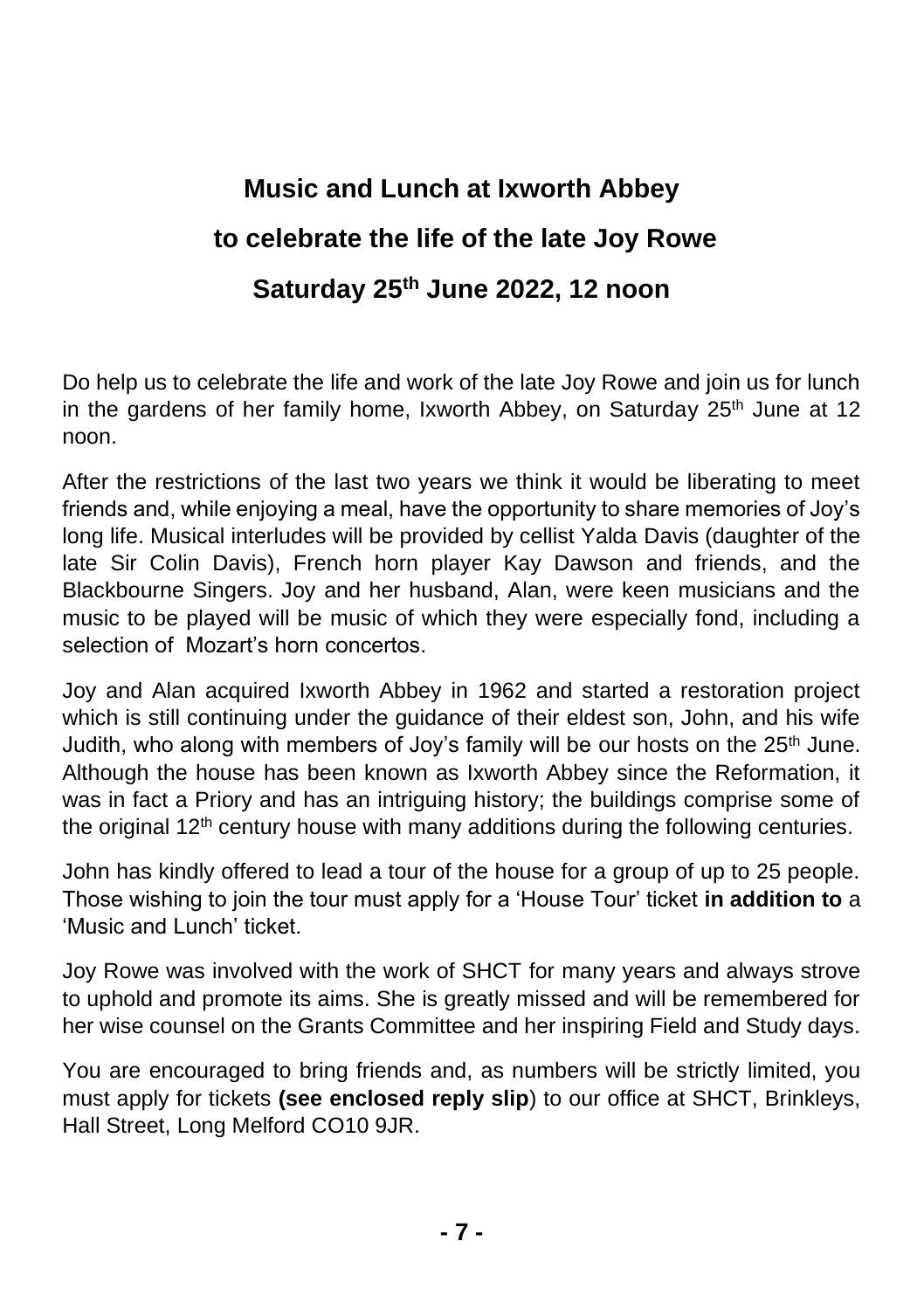### **Ride and Stride**

What another great year of support we had for the Ride & Stride. The event again well attended and reached yet another record. Cyclists, walkers and motor enthusiasts were only too ready to embrace the freedom of being able to enjoy the town and countryside and away from COVID restrictions. We were also graced with fine weather.

After Gift Aid, over £205,000 was raised from our churches, riders and sponsors. This includes funds donated through Just Giving, an increasingly popular method of donation to charities. 400 churches were involved – an increase from the previous year which was 383. Suffolk remains the leading county in the United Kingdom for fundraising for Ride & Stride.

Our thanks must go to Patrick Grieve and his team of Area Organisers and Local Organisers for their fantastic efforts over the years and who have contributed so much to the success of Suffolk's fundraising. I have taken over this year and have a challenge to maintain and increase the momentum of this event. 2022 will be a busy year. The Queen's Jubilee, the  $40<sup>th</sup>$  Anniversary of the Suffolk Ride & Stride, and the Festival of Suffolk through the summer.

Between now and September 10<sup>th</sup>, we will be organising a series of events to raise the profile and engage with as many supporters, and potential new supporters as possible. We look forward to and are grateful for your continued support.

Keep well and keep fit!

Simon Ronan Ride & Stride Committee Chairman



Ride and Stride and Pedal and Drive meet at Denston Church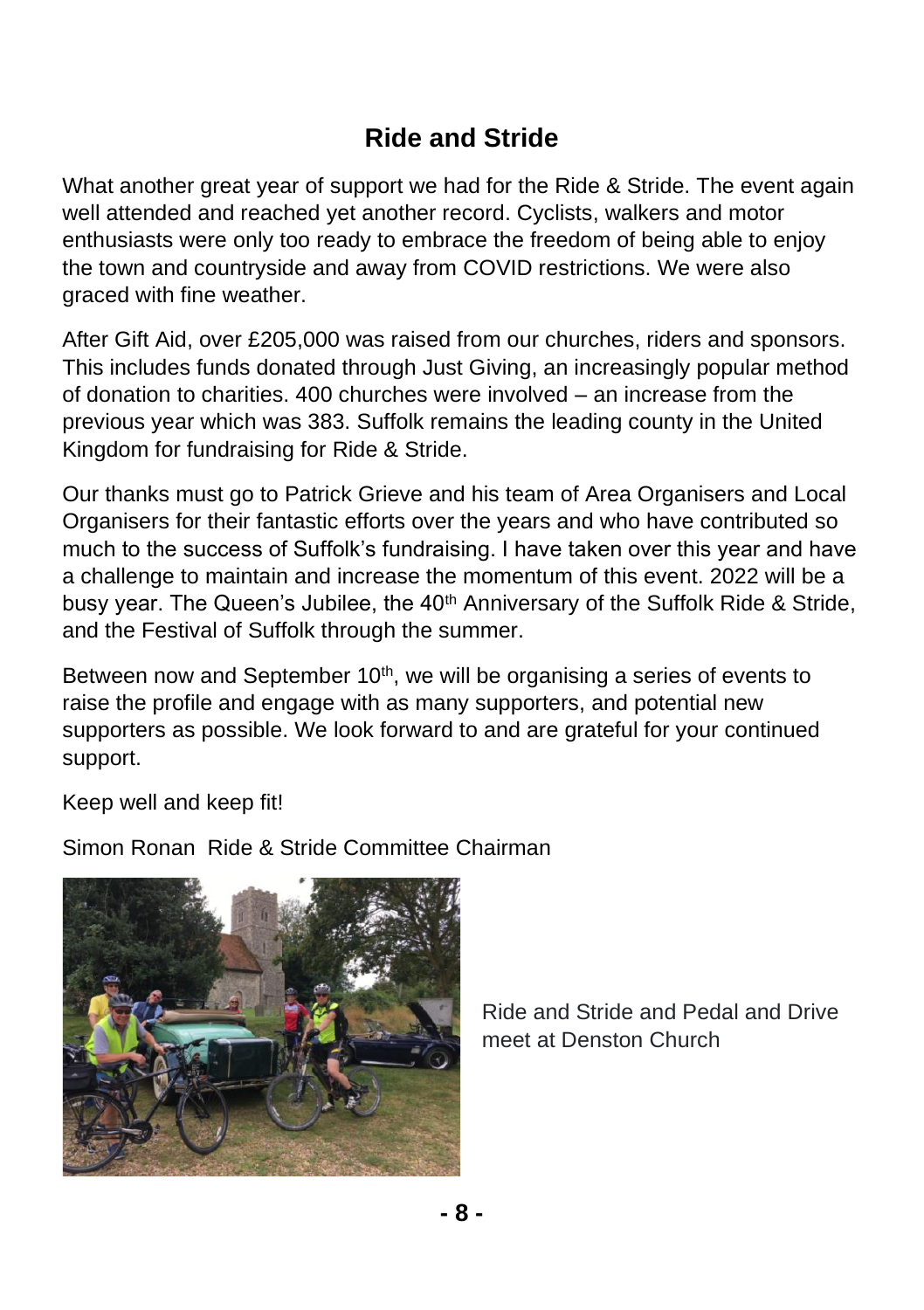### **A Riveting Ride and Stride 2021**

What a fascinating day we had! Setting off by car from Benhall and Sternfield Churches, whilst wearing our walking shoes ready for the day ahead, we made our way via Yoxford and Darsham Churches, moving on to Bramfield, with its unique (for Suffolk) detached round tower and perfectly thatched roof, then on to the local United Reformed Chapel.

Travelling along winding single track roads to Thorington (another round tower), where we noted the first of several battlefield wooden crosses seen during the day, commemorating a World War 1 tragedy. Onward to the two churches in Wenhaston, St Peter's with its extraordinary Doom painting, dating back to the 15<sup>th</sup> Century, and then walking to the immaculate Methodist Church, tucked in between the lovely old cottages of this pretty Suffolk village. Further meanderings took us on to Blyford, and Holton.

We walked around Halesworth, visiting each of the three churches, St Marys C of E, St Edmunds King and Martyr Catholic and the United Reformed Church, receiving a warm welcome at each. We then drove to the beautifully maintained church at Wissett, which was bathed with light and positively filled with the love of those who care for this building. More exploration along the winding lanes brought us to Chediston and Linstead Parva, churches set in the most glorious countryside. Our afternoon neared its end with a visit to St Mary the Virgin, Huntingfield, with its incredibly detailed and decorative ceiling, painted by Mildred, wife of the Rector William Holland between 1859 and 1866, whilst thought to be lying on her back on suitably constructed scaffold boards! Finally, on to Heveningham Church, which we found standing upon an 'island of high ground' at the edge of this tiny hamlet.

The joy that we felt during this wonderful day is hard to explain. The privilege of visiting such an array of different Christian churches, observing the historical artefacts and period pieces alongside the obvious care and nurture being given by local people, some of whom we met as they awaited visitors during the day, We marvelled that history is so close and so visible. We would urge everyone to visit a church or two and to spend time in contemplation of the creativity and skill of those who have gone before.

نه به<br>Elaine Hawes and Clare Secret – ably assisted by Percy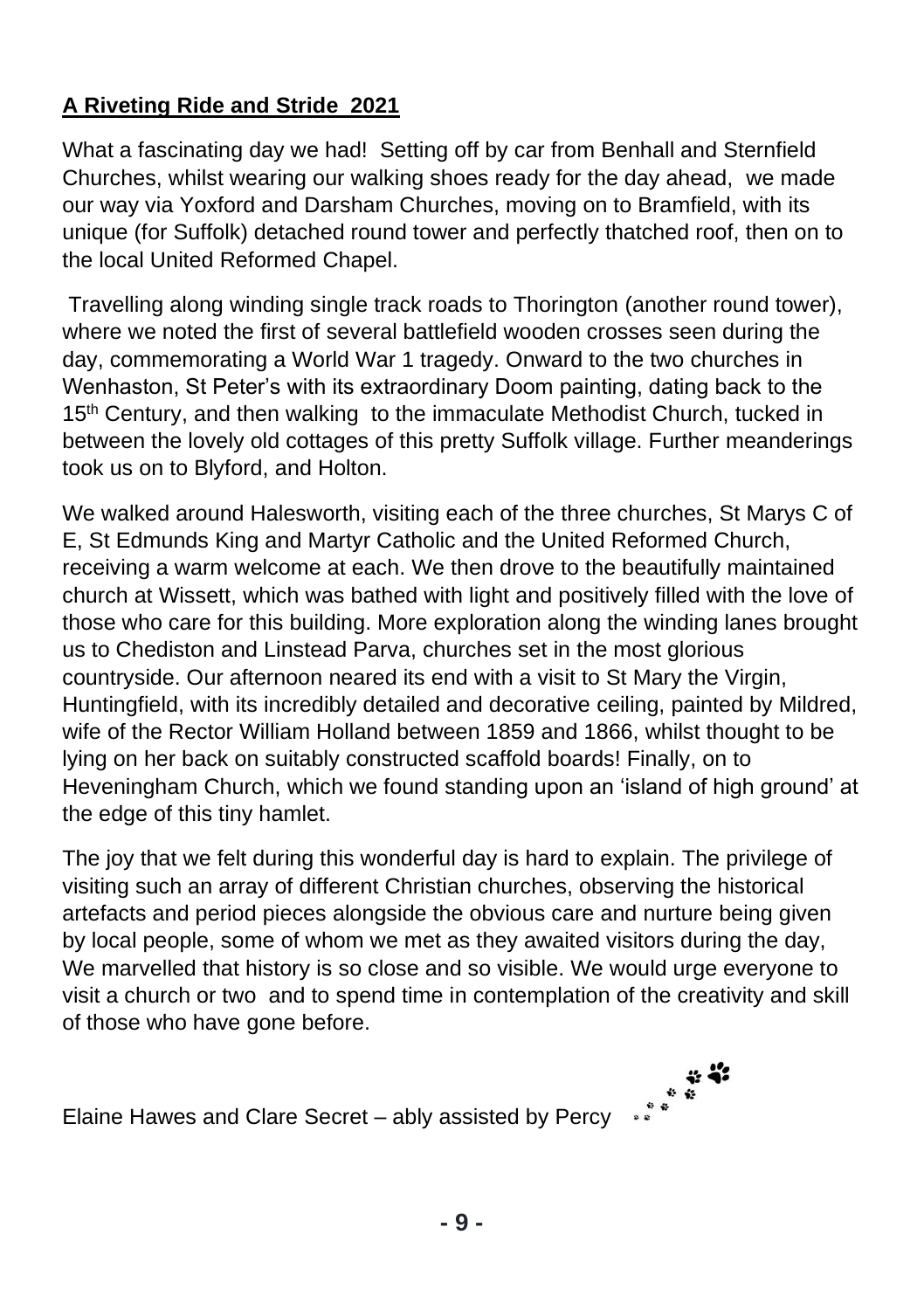### **David Dymond. MA,PhD,Hon DLitt,FSA,FRHistS. 1933-2021 A personal appreciation**

With the death of David Dymond in August 2021 we lost the father figure of local history in Suffolk. David was one of the country's most prolific, influential and respected local historians, writing 24 books and 60 articles on the subject. His pioneering work *Writing local history, a practical guide* (1981), revised as *Researching and Writing History: a guide for local historians* (1999) has been continuously in print as a standard text.



David was Vice President of the British Association for Local History, and editor of "The Local Historian" (1976-83). Locally he was General Editor of the Suffolk Record Society (1992-2007) and President from 2012, Vice President of the Suffolk Institute of Archaeology and History, and the Suffolk Historic Churches Trust and an honorary fellow of the University of East Anglia. In 2017 Geoffrey Probert, as High Sheriff of Suffolk awarded him a "Certificate of Recognition" for his contribution to the County.

I first met David, Mary and their young family in 1965, when they moved to Bury St Edmunds, for David's new role as Resident Tutor in Suffolk for the Cambridge University Department of Extra Mural Studies. I was about to enter the sixth form hoping to take an A level in archaeology and in need of a teacher. David generously offered to take on that role, in exchange for baby sitting duties. Thus began a personal and academic friendship that was to last for nearly six decades.

David was an inspirational, passionate and charismatic teacher and lecturer. He taught adult evening classes in local history in Suffolk and greater East Anglia. Many of these classes developed, with his encouragement and support into local history societies, which published the results of their research. For example: Westleton in the east, Mendlesham and Wortham in the north and Long Melford in the south-west of Suffolk.

David always emphasised a multi-disciplined approach to archaeology and history, advocated the "reading" of the landscape, the use of primary archival sources and the study of buildings in the landscape, especially churches, in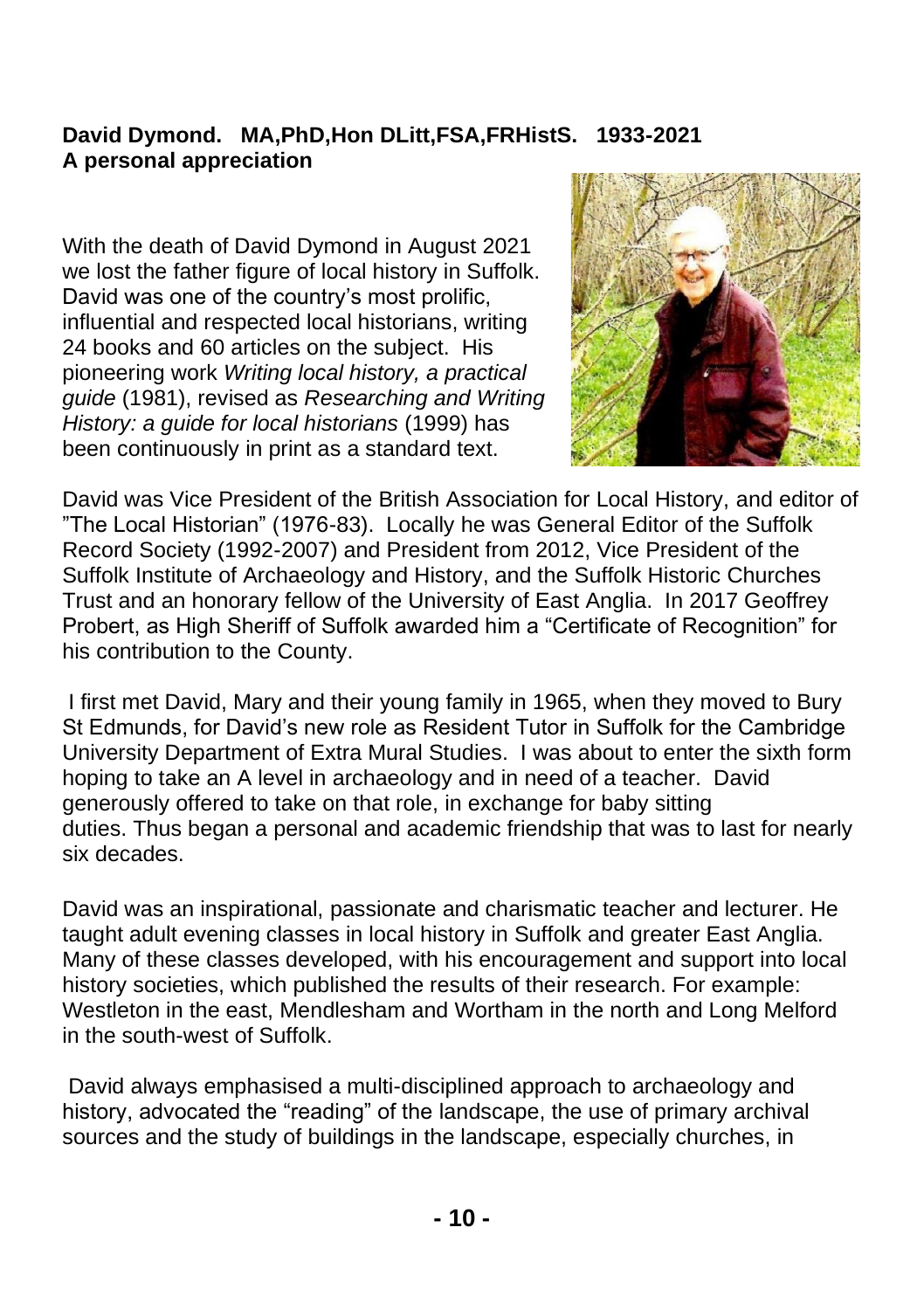David always emphasised a multi-disciplined approach to archaeology and history, advocated the "reading" of the landscape, the use of primary archival sources and the study of buildings in the landscape, especially churches, in researching and writing local history. Many of us will have started our local history journey as a result of the classes he conducted or organised.

David's abiding interest was in church buildings and ecclesiastical history. In 1976 he contributed a chapter "The landscape setting" to the Trust's earliest publication *Suffolk Churches*. In 1977 he researched and published a guide book to *The churches of Stanton* (where the family were living at Grundle House). The same year he published *Writing a Church Guide*, revised through several editions, and still a standard guide for church historians. Two important works, which are essential to the understanding of Suffolk's past followed in the 1980s *The History of Suffolk*, with Peter Northeast (1985revised 1995) and *An Historical Atlas of Suffolk* which he edited with Edward Martin (1988 revised 1999). This drew together the work of 40 researchers, by means of a map and page of explanatory text. Sections by David were on churchyards, church livings and camping closes. Other ecclesiastical sections were Domesday churches, Religious Houses, Parish Guilds, Recusancy, Nonconformity, Bury Abbey and medieval church roofs.

David always used transcripts of original documents as a focus for his lectures, in the form of parish accounts or wills. He transcribed the *Register of Thetford Priory 1482-1517* for the Norfolk Record Society, *The Church wardens' Book of Bassingbourn, 1496-1540* for the Cambridgeshire Record Society, and *The Charters of Stanton, 1215-1678* for the Suffolk Record Society. He was also very keen to publish original records in a form more easily accessible to the historian and general reader.

Long Melford church has one of the best series of reformation church wardens accounts in the country, and a unique description of a parish church before the reformation by Roger Martin of Melford Place.

Together we spent over a year transcribing and researching the copious footnotes. This was published *as The Spoil of Melford Church (*1989 revised in 1992. The finished text look very much like a Biblical commentary, with a few lines of text followed by masses of footnotes. and soon became a University text. The Spoil was expanded from 16 to 34 transcripts covering 1495-1887, as *Five Centuries of an English Parish Church* (2012). In the foreword to David's last book *The Business of the Suffolk Parish 1558-1685* (2018) Professor Diarmaid MacCulloch wrote that "David was the acknowledged authority, over more than half a century, on the subject of church wardens accounts".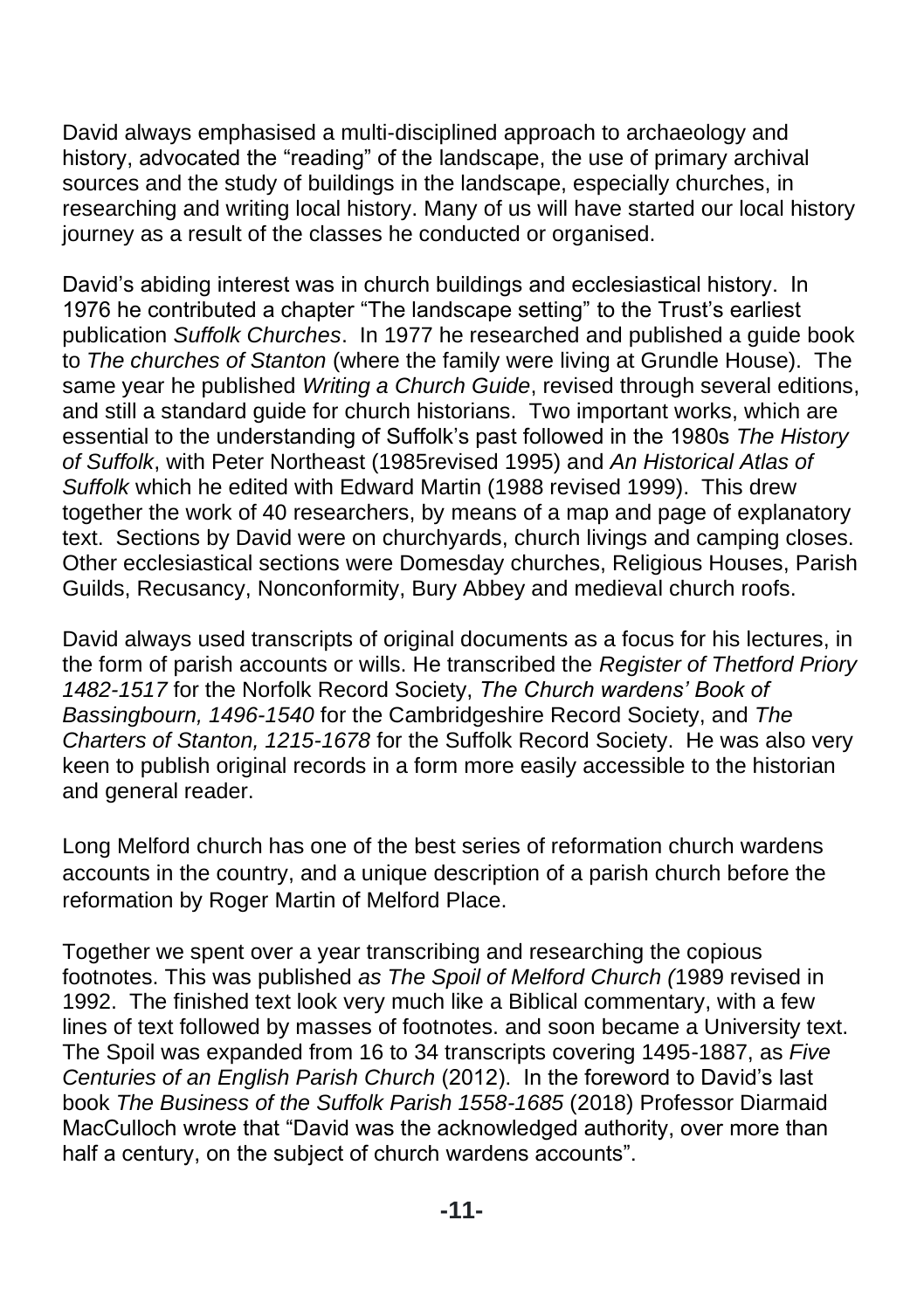David was fascinated by the significance of the chancel arch, in or under which stood the rood screen, loft, beam, figures and tympanum. In the 1970s he proposed a new area of research, that we should undertake a survey, to be published as *The Archaeology of the Chancel Arch in Suffolk*. But after attempting to measure, from scaffolding, the rebates, grooves and notches cut into a sample arch, we soon realised this was too dangerous even for academic fame! Anyway, we had not told our wives what we were up to.

However, the chancel arch and its furniture remained part of our lives. When I married Dorothy in 1973 at Lavenham, David was my Best Man, and to distract a nervous groom he began a discussion about the marks over the arch, where a canopy of honour, as at Woolpit had been fixed. When I married Christine at St Mary's Bury in 2004, he was our chief witness, and prior to the day we had been examining the twin rood stairs, with external turrets, a rare feature found only at Little Waldingfield and Clare.

David helped to lead our first field day in 1980, was a Trustee 1982-97, a member of the grants committee 1983-87, a Vice President from 1997, and a frequent speaker at our study days and Friends' evenings.

He died peacefully, aged 88, at his home, next door to the Bury Record Office on 20th of August 2021. David is survived by Mary, their three children and four grandchildren.

David was my friend and mentor, and I was privileged and honoured to have been his pupil for 56 years.

Clive Paine



Little Waldingfield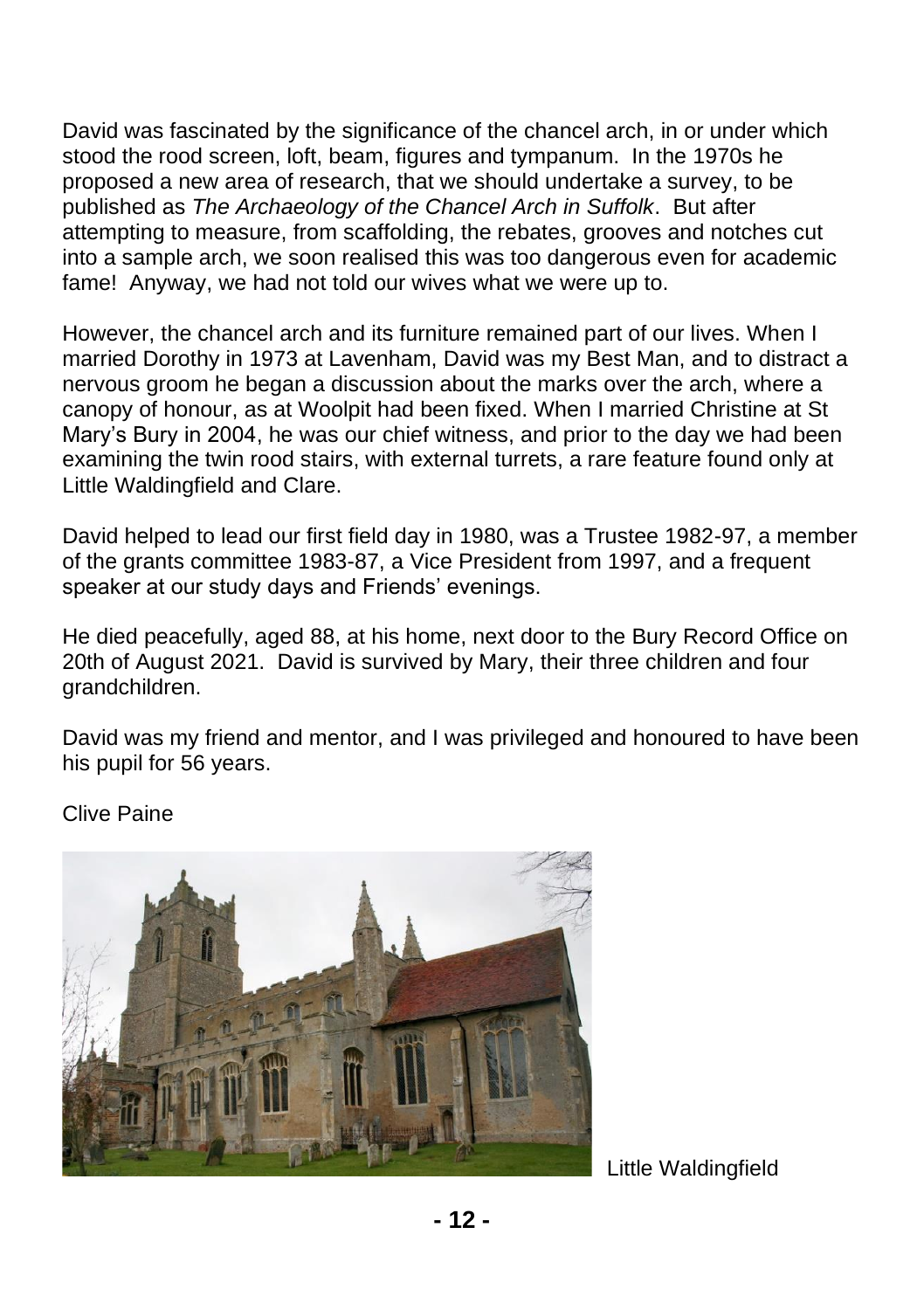### **THE KNOWLEDGE**

As members of the Suffolk Historic Churches Trust, we are, of course, interested in preserving the wonderful churches and chapels of the County. Often, that interest extends to a deeper curiosity about our churches and their history. But to where do we turn to find that more detailed information? I imagine that many will have had the privilege of being guided around a church by Clive Paine or Roy Tricker and we have marvelled at their comprehensive knowledge built over a lifetime of experience and diligent reading and research. Understandably, as the years catch up, these two stalwarts have stood back from the front line and others such as Dr David Dymond, Peter Northeast, Dr. John Blatchly and George Pipe have sadly passed on.

Thankfully, in his comprehensive web site [www.suffolkchurches.co.uk,](http://www.suffolkchurches.co.uk/) Simon Knott has given us a wonderful introduction to almost all our churches, and he continues to add to and update his record. What a wonderful service he provides, and not just for Suffolk, for he has covered much across the 'border' in Norfolk and Cambridgeshire and even many in the City of London. His short, wellillustrated pieces provide an entry point, highlighting the key things to be seen and hinting at some of the hidden history. (I hope that those who use his site regularly have been able to make the small contribution he requests to help cover web site and travel costs.) And so, with your appetite whetted, where can you find out more?

Individual church guides can be good, especially when written by the 'Paines' and 'Trickers' of this world, but others are somewhat superficial, and to be fair, the detailed history cannot be covered in a small, modestly priced pamphlet. To acquire a copy of the guide usually means a visit to the church and it can be frustrating on arrival to find the church locked or if open, that no guide is available. We need to know more before we travel. When times permit, more detailed information can be found at the Suffolk Record Office, including the extensive notes made by David Davy in the nineteenth century. The notes are held on microfiche and give much detail on the state of each church a century and a half ago; but be warned, this was before the days of the word processor or computer and some palaeographic skill may be needed! Also in the Record Office, you will find the 'Proceedings of the Bury and West Suffolk Archaeological Institutes' dating back to 1848 and the papers of the Suffolk Institute of Archaeology and History to the present day.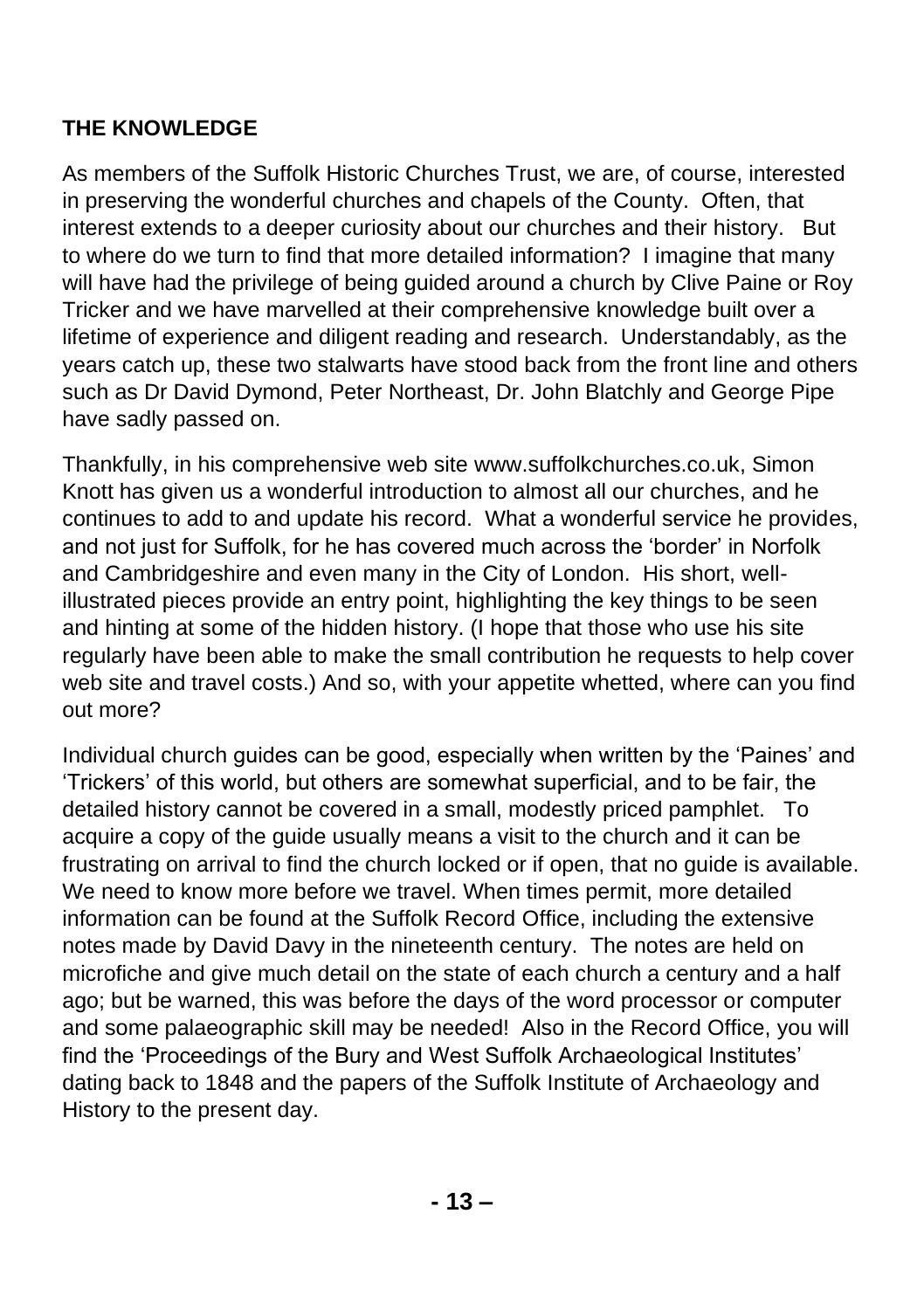I am sure that the revised 'Buildings of England' (James Bettley and Nikolaus Pevsner) and the 'Guide to Suffolk Churches' (D.P. Mortlock) will be on the bookshelves of many of you, as will 'Suffolk Churches and Their Treasures' (H. Munro Cautley). Sometimes useful snippets can be found in the nineteenth century 'White's Suffolk Directory' and 'Kelly's Directory', both available at the Record Office and occasionally seen in second-hand book shops.

But there is another wonderful resource if, as the old Yellow Pages strapline went, you are prepared to let your fingers do the walking. Many of the older books on Suffolk, which are so difficult to find nowadays, have been scanned by a number of American universities and are available online and often as free downloads. For instance from the Harvard library you can find 'A Concise Description of Bury St Edmunds and its Environs withing the Distance of Ten Miles, illustrated by Engravings and Woodcuts of over Forty Churches'. (Longman & Co, Paternoster Row, London, 1827). The book describes each parish and includes some excellent illustrations many years before David Davy. Another excellent source is 'A Supplement to The Suffolk Traveller' (Joshua Page, Ipswich 1844) covering hundred by hundred a description and history of each parish, the key personalities and the churches.

The Canadians are also in on the scene and from the University of Toronto you will find many excellently scanned books such as 'West Stow Parish Registers 1558 to 1850 and Wordwell Parish Registers 1580 to 1850' (George Booth, Woodbridge, 1903). In a short article like this, it is only possible to scratch the surface, but with patience and imaginative searching it is amazing what there is to find. Good hunting!

"Eheu fugaces anni" (Horace – alas, the fleeting years)

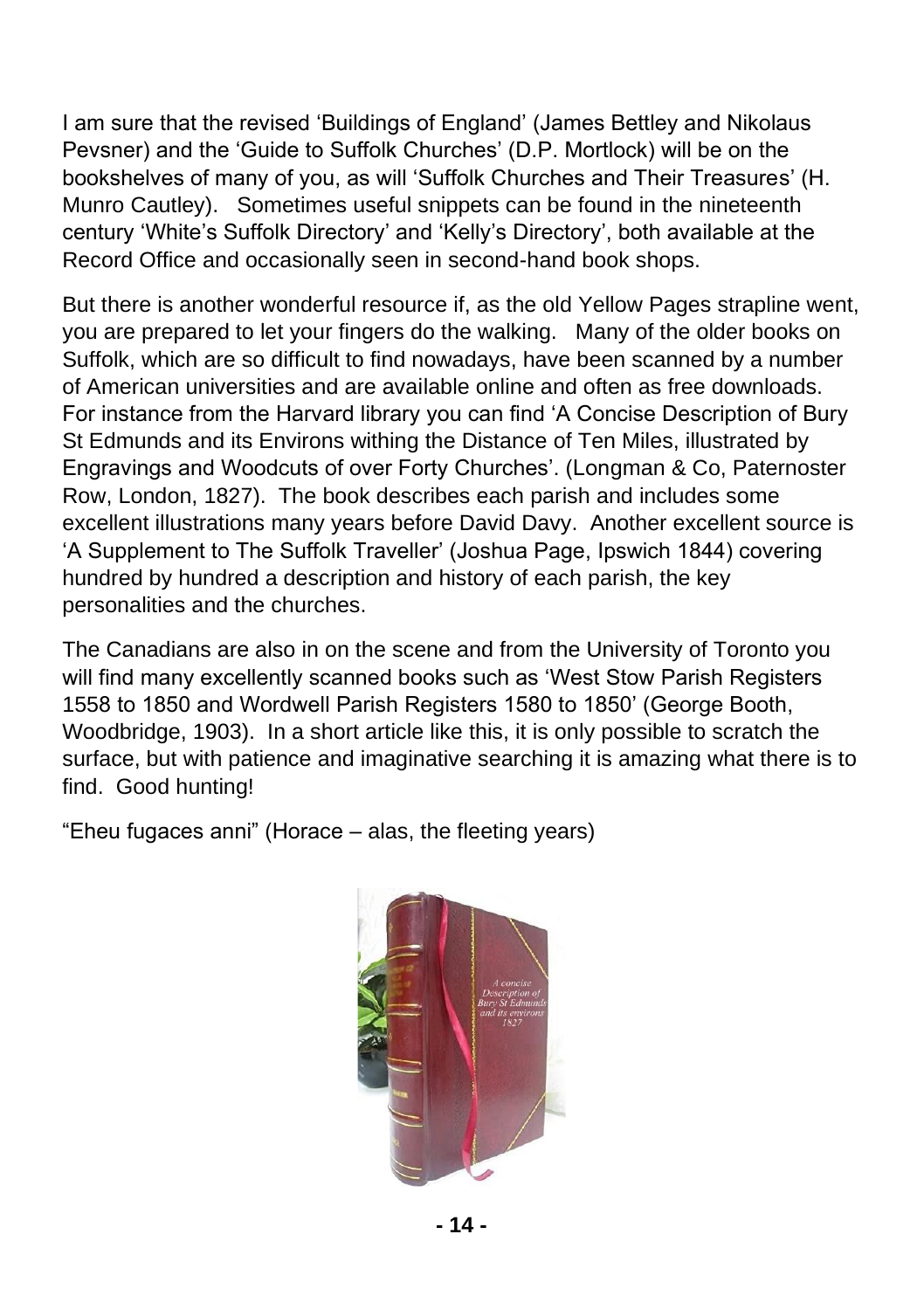### **THE FESTIVAL OF SUFFOLK COMES TO A CHURCH NEAR YOU**



Many churches and chapels will be arranging special services and fetes to mark the occasion of the Jubilee, and many will also be on the route of the Festival Torch Relay that starts on 13<sup>th</sup> May from Brandon, taking a 550 mile route crisscrossing across Suffolk to 250 towns and villages, carried by nominated local heroes riding on a rickshaw. It is a cross between the BBC Children in Need Rickshaw Challenge and the Olympic Torch Relay, and the route is

available on www.festivalofsuffolk.org. To nominate a 'local hero' (and they can be any age) to ride in the rickshaw and carry the torch when it comes your way, contact your parish or town clerk or kate.paul@suffolkcf.org.uk.

As well as the special events for the Festival of Suffolk, such as a Festival of the Sea, Business Expos, a Suffolk Community Games, and a Rock Festival, the regular major events such as Suffolk Day and the Suffolk Show, that have been paused because of Covid, are being held once again as part of the Festival.

The third aspect to the Festival of Suffolk are the hundreds of fetes and community events, such as those organised in Redlingfield, Haughley and Clopton, that have registered details onto the Festival website.

The Festival proper begins as the Torch ends its journey in the Grand Ring at the Suffolk Show on 1<sup>st</sup> June at around 4pm where it will be welcomed with a pageant of a 250 strong parade of bands, the military, the emergency services and youth organisations. The Suffolk Show will also have a two acre site, 'Suffolk, the Platinum Years', with outdoor exhibits and marquees of displays covering the last 70 years.

The owners of the Aldeburgh Bookshop Mary and John James have, with fellow editors Elizabeth Burke and Dan Franklin, have complied a "A New Suffolk Garland' which is an anthology of Suffolk writing and art, with contributions from ninety authors and forty-five artists and photographers.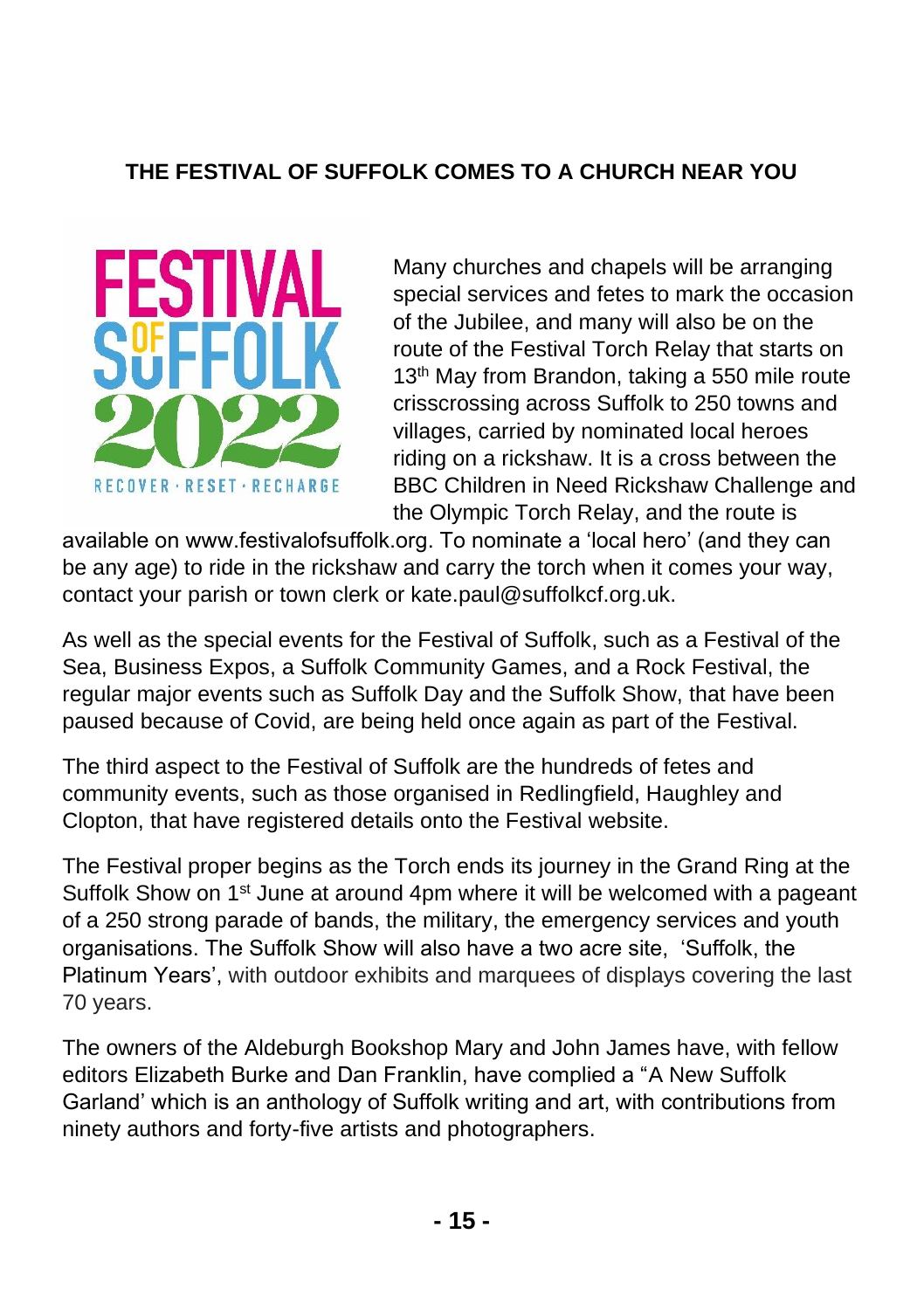With the support of many organisations and sponsors, such as Tru7Group, along with Chassis Cab, Suffolk Chamber of Commerce, Associated British Ports, Suffolk councils and Suffolk Community Foundation and others, the Festival of Suffolk has the goal of building a Festival Fund of £5m by 2025, to be given in grants to help charities, community groups and social enterprises working in six areas: Opportunity and Education, Health and Well-being, Community. Enterprise, the Environment and Culture and Tourism. These are also the Festival themes

As the bunting is raised, cakes are baked for church fetes, the national anthem is sung, and Jubilee Beacons are lit, let's all plan a wonderful summer of Platinum Jubilee celebrations.

> For more details of the events mentioned, and many others go to [www.festivalofsuffolk.org](http://www.festivalofsuffolk.org/)